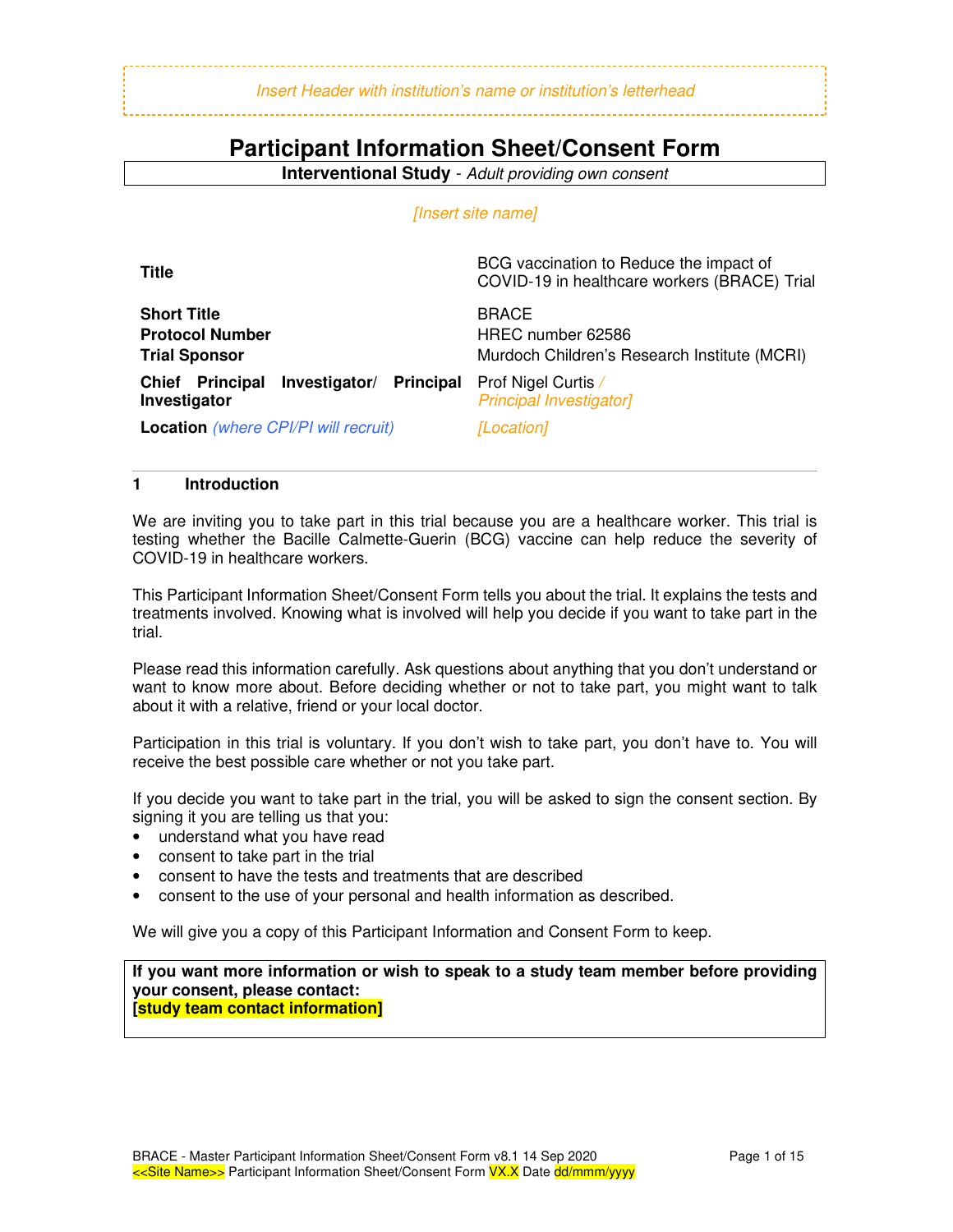#### **2 What is the purpose of this trial?**

The severe acute respiratory syndrome-coronavirus 2 (SARS-Cov-2) is a coronavirus that emerged in China in December 2019. It is predicted that up to 60% of the population could become infected. There have been already over 18,000,000 cases of coronavirus disease (COVID-19) and greater than 690,000 deaths globally (as of 04 Aug 2020). For around 80% of people, the virus causes mild to moderate disease with symptoms similar to common respiratory diseases such as influenza, including fever, cough, and fatigue. In around 14% of people, the disease causes severe disease that requires hospitalisation. The remaining 6% are critical cases that have respiratory failure, septic shock and/or organ failure.

Healthcare workers are at the frontline of the COVID-19 pandemic. Because healthcare workers work closely with patients they have greater exposure and possibly greater risk of contracting the virus. There is currently no vaccine for COVID-19, so protection of healthcare workers relies on the use of personal protective equipment. When healthcare workers are sick and unable to come to work, this puts extra pressure on the healthcare system. All hospital staff, including doctors, nurses, cleaners and administrative staff are vital to ensuring the hospital can function during a pandemic of this scale. It is vital that the hospitals don't lose a significant portion of their workforce due to illness.

The tuberculosis (TB) vaccine, Bacillus Calmette Guérin (BCG), has been shown to protect against non-TB infections by boosting the immune system. Studies show that it can decrease mortality of those infected by half and protects against other infectious diseases and improves the response to other vaccines. The mechanism by which BCG influences immunity is not completely understood

We want to find out whether the BCG vaccine might protect against COVID-19. We are interested to know if the vaccine can reduce the number of cases of COVID-19, and the severity of the illness caused by the virus, compared to a placebo.

The BCG vaccine is approved in *[include country*] to protect against tuberculosis. However, it is not approved to protect against other infections, such as COVID-19. This study is an experimental use of this vaccine.

The results of this trial will help us find out whether, in future novel disease outbreaks, BCG vaccination could be used as an early intervention to protect healthcare workers and high-risk groups.

You can be in the study whether or not you have had the BCG vaccine in the past.

This research has been initiated by Professor Nigel Curtis, Head of Infectious Diseases at The Royal Children's Hospital Melbourne (RCH), Leader of Infectious Diseases Group at Murdoch Children's Research Institute and Professor of Paediatric Infectious Diseases, Department of Paediatrics, The University of Melbourne.

#### Who is involved in this trial?

This trial is being led by the Murdoch Children's Research institute and will take place across multiple centres. There will be multiple sites across Australia, Europe and Latin America.

We hope to have 10078 healthcare workers in total be a part of this trial.

#### **3 What does participation in this trial involve?**

<site specific inclusion during influenza season> Because of the way this trial is designed, you must have received the current seasonal influenza vaccination to be in the trial (at least 3 days or more prior to your first study visit). We hope receiving the influenza vaccine will reduce the number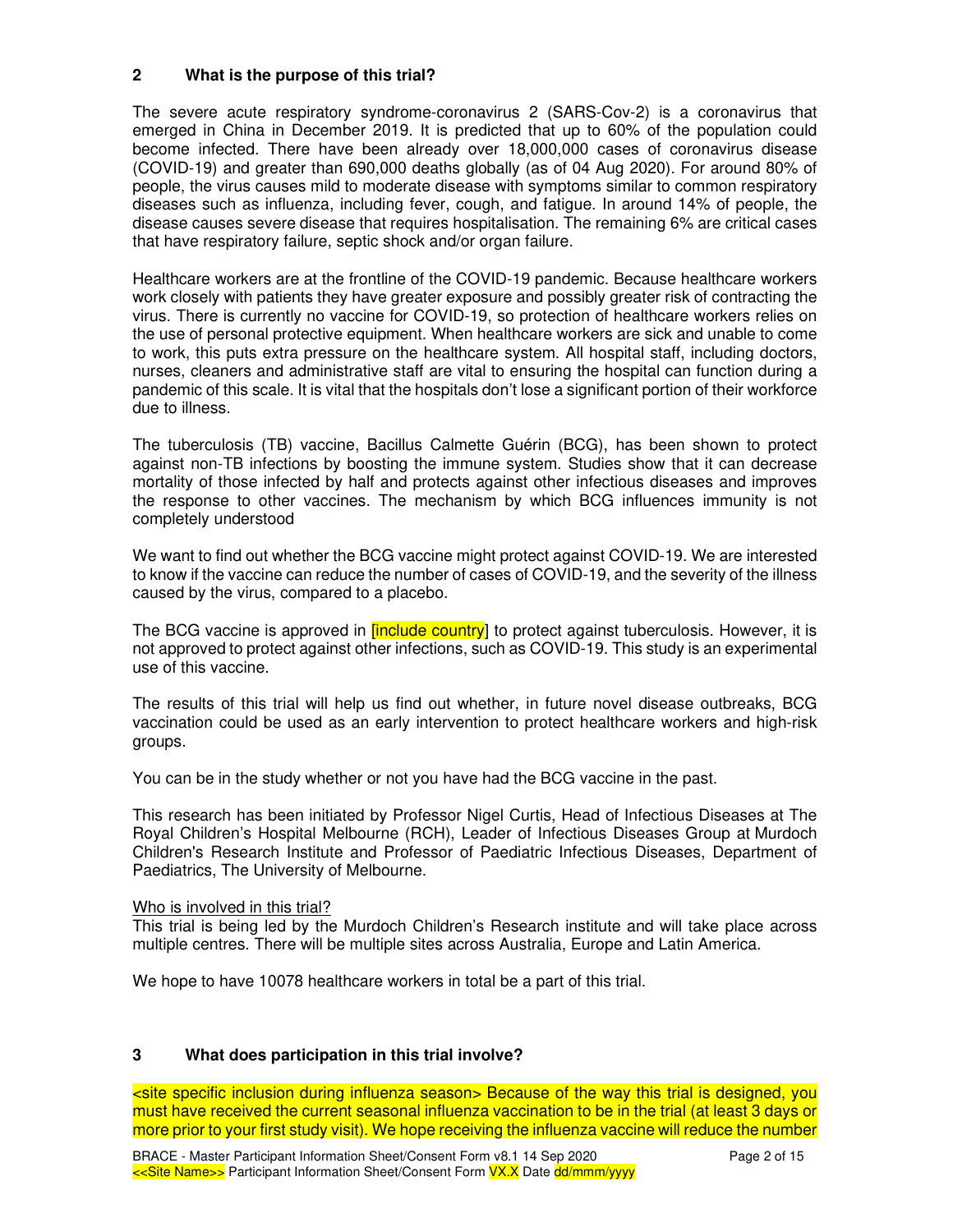of non-COVID-19 respiratory illness, and lessen the risk of being co-infected with COVID-19 and influenza. It also means that any effect of the BCG vaccine will not be changed by participants having the flu vaccine after joining the study.>

You have already answered some screening questions that have determined that you may be eligible to be in this trial.

You will have a chance to consider the information in this form and discuss it with your family, friends or doctor. You can contact us for more information (see Section 20). We will ask you to provide your written consent when you have decided you are happy to participate.

If you agree to be in this trial, we will ask you to fill in some questions about yourself and your health. This will include your date of birth, name and other identifying details. We will ask you to complete a baseline questionnaire on whether you have had other vaccines recently, any other medical conditions you may have, your general health and lifestyle habits, and whether you have had the BCG vaccine before.

Once you have completed the questionnaire, you will come to get your vaccine. You can come at [any time/specified times of day]. [Sites to include information here about bookings, if required].

We will confirm that you have signed the consent form, filled out the baseline questionnaire and will ask you the screening questions again.

**Because of the way this study is designed, even if you have provided consent, we may already have enough people in the trial when you come for your enrolment visit.** If this is the case, we will tell you and you will not be put in the trial.

**Pregnant healthcare workers will not be eligible to participate in this trial.** Although BCG vaccination has not been shown to be harmful during pregnancy, the use of live vaccines (such as BCG) during these times is contra-indicated. Therefore, if you are pregnant, planning to fall pregnant within a month of enrolment in this trial, you will not be allowed to participate in this trial. If you think you could be pregnant we will ask you to do a pregnancy test prior to taking part. We will have pregnancy tests available when you come for enrolment if you would like to check on the day or to take away to self-test before enrolment.

You cannot take part in this trial if you are receiving medical treatment that affects the immune response (or other immunosuppressive therapy), have a serious underlying medical illness, have received any live vaccine in the past month or BCG vaccine in the past year.

Once we have confirmed that you are able to be part of the trial, the study team member will collect a blood sample of up to 30 mL  $\leq$ Brazil: 35ml>. This will be used to check whether you have already been exposed to COVID-19 before being in this trial and to look at the changes the vaccines make to your immune system. We will not have these results until the end of the study.

This is a randomised controlled research project. Sometimes we do not know which treatment is best for treating a condition. To find out we need to compare different treatments. We put people into groups and give each group a different treatment. The results are compared to see if one is better. To try to make sure the groups are the same, each participant is put into a group by chance (random).

In this trial we will put you into one of two groups:

- Intervention group 1 You will be given a placebo vaccine. A placebo looks like the real thing but contains no active ingredients.
- Intervention group 2 You will be given the BCG vaccine.

The chance of being in each group is 1 in 2, or 50%. You will not know which group you are in until the end of the trial. In an emergency, the study staff can find out which group you were in if this information is needed.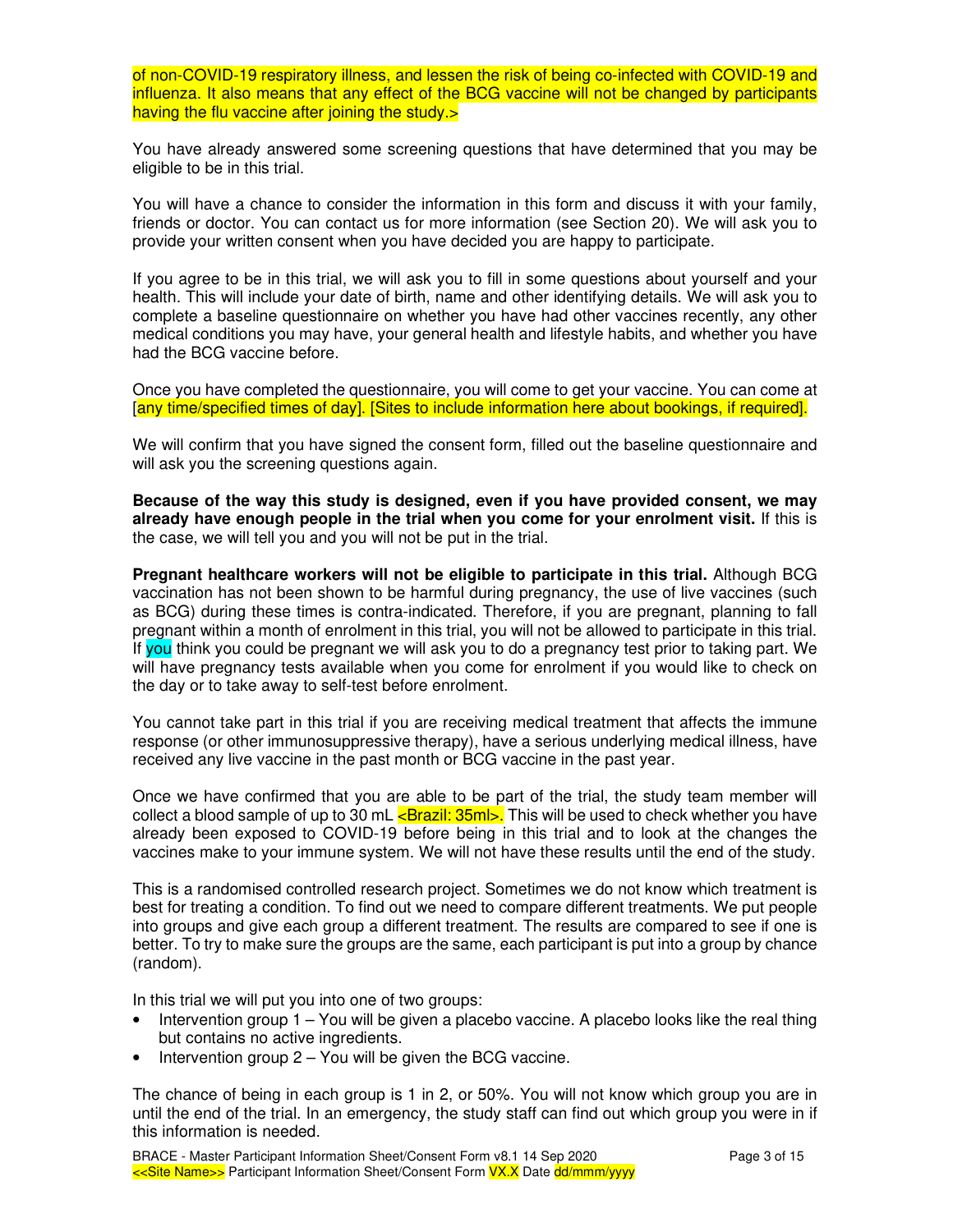#### **If you consent to being in this trial you are agreeing that you are happy to be in either group and to not knowing which group you are in.**

After we have collected the blood sample, you will be randomly allocated to one of the two intervention groups. If we are unable to collect your blood, you cannot take part in this trial and will not be randomised.

A trial team member will administer your BCG vaccine or placebo in the arm. Once you have had your vaccine, you will need to stay in the hospital or clinic for 20 minutes, as per usual.

We will ask you to complete a questionnaire 2 weeks after your vaccination to tell us about your reaction to the vaccination (BCG or placebo). We will ask you about your vaccination site, and give you the option to send us a photograph of the vaccination site (using your smartphone).

We would like you to complete a survey about any time that you are unwell with a fever (temperature over 38˚C) or with any respiratory symptom (sore throat, cough, difficulty breathing). We expect the survey will take no longer than 2-minutes each day you are unwell.  $\langle$  locations using app only: You will be able to access the survey at any time using a phone app. Every week for the 12 months of the trial we will send a reminder, asking if you have had a fever or respiratory symptoms since the last time you responded.> If you haven't been unwell (with fever or respiratory symptom), all you will need to do is respond by saying 'no'. If you have been unwell you will respond with 'yes' and complete the survey.

If you report symptoms of respiratory illness or fever during the 12 months of this trial, we want to confirm whether you have COVID-19 or not. If you have these symptoms you should have a test done through a centralised service, and we will get these results. In rare circumstances, home visits or self-swabbing kits may be required to ensure access to COVID-19 testing.  $\epsilon$  locations using app only: The app you use to log your symptoms will prompt you to get a test if required.>

At 3, 6, 9 and 12 months after your enrolment, we will send you a longer questionnaire asking about your exposure to COVID-19 and any medical interventions you may have had. To the best of your memory, we will also request you to confirm the main episodes of illness experienced in the prior 3 months. We will also ask for information on the vaccination site of the BCG or placebo, and if you have a wound, how your arm has healed.

Approximately 3, 6, 9 and 12 months after your enrolment in the trial, you will attend a study visit and the trial staff will collect a blood sample of up to 30mL. This will be tested to see if you had a COVID-19 infection without having symptoms and to look at the changes the vaccines made to your immune system. <country/site specific: The blood collections at 6 months and 9 months may be done by self-administered finger prick blood spots with kits provided to you by the study team. This means you could collect the sample at home yourself instead of at a site study visit. If this is your preferred way of providing your sample we will also ask you for your home address so that we can mail the in-home collection kits to you.>

<Locations using third party providers for messages/booking system> Mobile messages and managing study appointment

<Locations using message> As a participant in the study you will receive messages from the study team. You may receive these messages via a third party communications platform used by the study team.

You may need to use an online appointment scheduling platform to book study visit appointments. You may be required to login to book and manage your appointment time for your clinic visit.

To enable you to <location using message> receive messages and to manage your study appointments, some limited personal information (such as your name, mobile phone number and email) may be transferred to the vendors of the third party platforms. The vendor may be located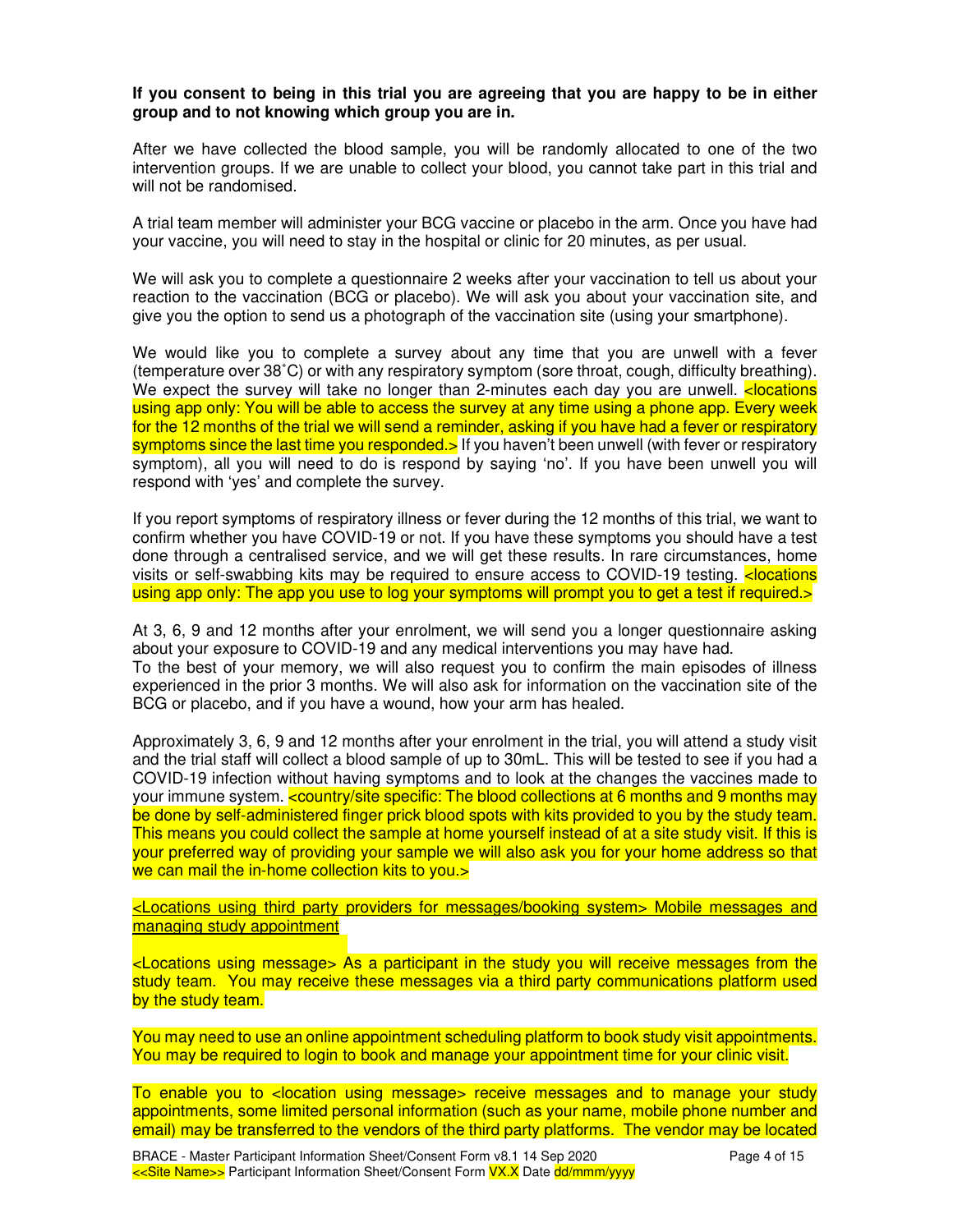locally or in another country. The platforms used by the study team have been carefully chosen so that your personal information will be stored securely and processed only in accordance with applicable data protection and privacy laws and regulations. The vendors of the relevant platforms are not permitted to share your personal information with any third parties, and may use your personal information solely to communicate with you regarding the study.

#### Collection of Hospital data

In addition, we will obtain details about your health from  $\epsilon$  insert name of government body who holds the hospital level data> who collects information about presentations to hospitals and emergency departments for medical care in  $\epsilon$  insert state name  $\epsilon$ .

Collecting this information will help us to determine if the BCG reduces the likelihood of getting admitted to hospital, whether it is cost effective and will help us measure the outcomes at the end of the study.

For us to obtain details from <insert name of government body who holds the hospital level data>, we will require you to complete the consent form authorising the study to access your complete hospital records.

The specific health data we would like to obtain from  $\langle$  insert name of government body who holds the hospital level data> is for 12 months from the time you consent to the study. It will include details of your hospitalisations and emergency department visits such as diagnosis, length of stay and its costs.

This data collection within the trial has been approved by the Human Research Ethics Committee at the Royal Children's Hospital. With your consent, we will provide your identifying information (your name, address, date of birth, country of birth and **country specific detail ie. Medicare care** number>) to <insert name of government body who holds the data>. Based on only this identifying information, these organisations will identify the health related data they hold about you and release to the trial researchers only information that is consistent with the aims of this research project.

Information about how your data will be protected is in section 16 of this form.

#### Collection of data on herpes simplex recurrences (exploratory objective)

As BCG could also help to prevent other viral infection, we will ask you whether you have recurrent herpetic infection (such as cold sores on the lips). This will be asked at enrolment and in the questionnaires at 3, 6, 9 and 12 months after your enrolment.

#### OPTIONAL CONSENT – Contact for future research

Because you have been involved in this trial, there may be future studies for which you are eligible. Should this occur, we would like to contact you to find out if you are interested in participating. If you agree to this, please tick the box on the final page of this form.

#### OPTIONAL CONSENT – Biobanking of Samples

We are asking you to consider allowing us to store any remaining samples and data at the end of this trial for use in future research relating to immunology, vaccines or infectious diseases.

Samples would be stored, labelled with a code, at MCRI laboratories (Infectious Diseases Group) in Melbourne.

For tests that require equipment or technical expertise not available in Melbourne, select specimens may be sent to collaborating laboratories outside of Melbourne (interstate and/or overseas) for further testing.

Any research conducted with your samples will be approved by a Human Research Ethics Committee. We do not plan to contact you for your permission to conduct this future research.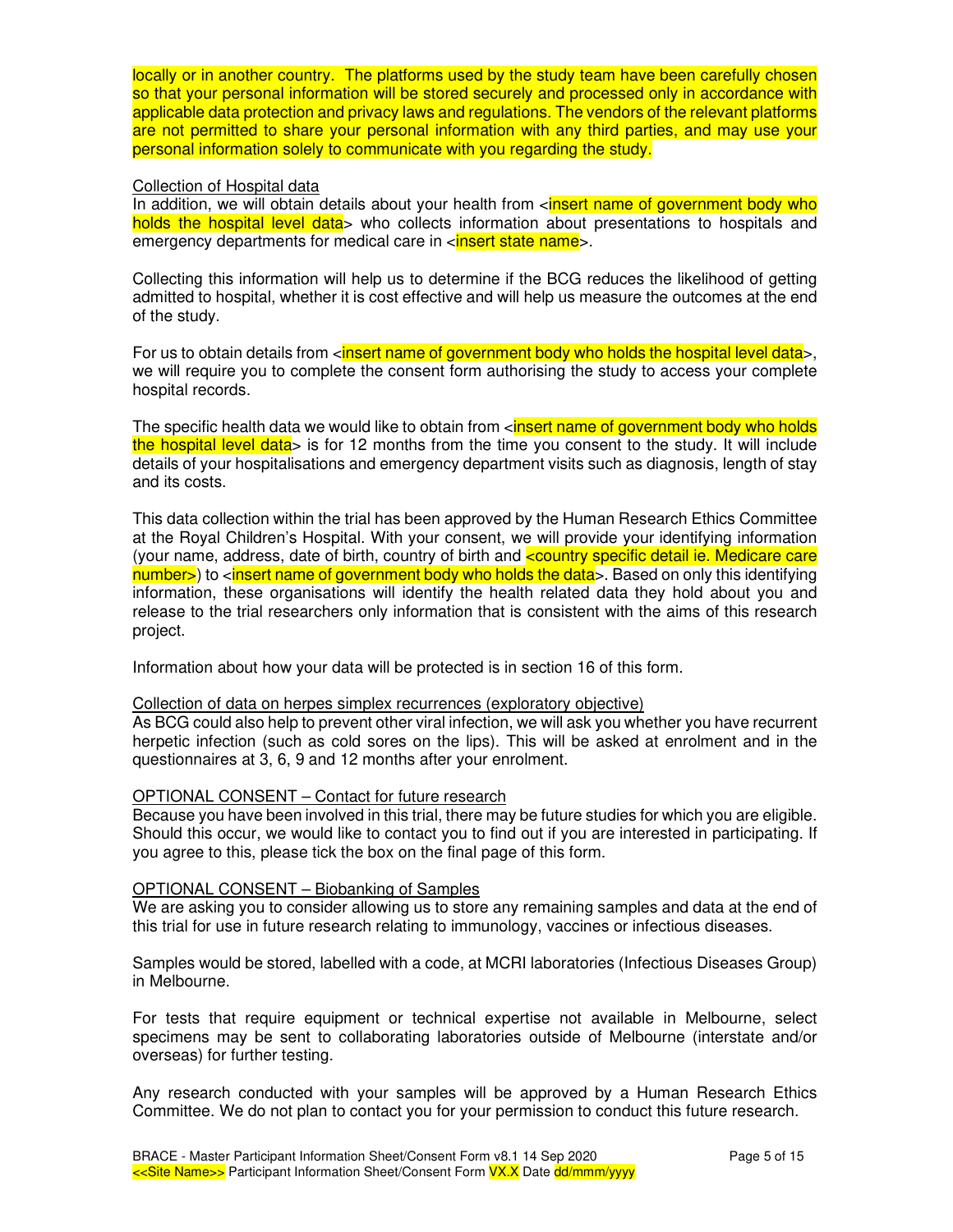If you agree to this, please tick the box on the final page of this form.

#### OPTIONAL CONSENT – Genetic analysis

Our bodies are made up of different types of cells. Inside these cells you find genes. Genes are passed down in families from parents to children: you get half your genes from your mother and half from your father. Our genes contain all the information that makes us what we are, including our eye colour, blood type, and height and whether we are born as a boy or a girl.

There are about 23,000 genes that make up a human being and genes are arranged along a chemical substance called DNA. If you provide consent for genetic analysis we will extract DNA from your blood sample. We will look to see if there are genetic features in your DNA that might be associated with COVID-19 responses, how your immune system functions, how the vaccinations changed your immune responses, and whether they alter the ability for BCG to protect against COVID-19.

The genetic analysis that we are doing is for research purposes only and the significance of the results are unknown, therefore we will not provide individual results to you.

This part of our study is voluntary, if you agree to this, please tick the box on the final page of this form.

#### <Australian sites: optional inclusion

OPTIONAL CONSENT – stool sample collection for microbiome analysis

The gut microbiome refers to the types and relative amounts of different bacteria and organisms that are found in the gut. Many previous studies have shown that the gut microbiome can have strong influences on immune responses in the body including, potentially, immune responses to vaccination.

If you provide consent for stool sample collection, we will provide you with a collection kit for you to take home and you will be able to return the sample in the mail. There will be no financial cost to you to do this as we will provide you with everything you need to collect the sample and a postage-paid envelope to return the sample. We will then extract DNA from your stool sample and we will determine the abundance of microbes (and the genes they encode) in your sample and investigate whether the gut microbiome is associated with immune responses to the BCG vaccine or any of the other outcomes being measured in the trial.

The microbiome analysis that we are doing is for research purposes only and the significance of the results are unknown, therefore we will not provide individual results to you.

This part of our study is voluntary, if you agree to this, please tick the box on the final page of this form.>

### <site specific: OPTIONAL CONSENT – additional biological sample during episode of illness

We can learn more about COVID-19 infections and how BCG might help to protect against or reduce the severity of COVID-19 by collecting biological samples such as blood and saliva/respiratory swabs from people with the infection. This will help us to answer important questions including: What does the immune response to COVID-19 look like? Why do some people have more severe COVID-19 illnesses than others? How does BCG change the way your body responds to COVID-19 and other infections?

If you provide consent for additional biological sample collection during an episode of illness, a trained member of the study team may take a blood sample (up to 30mL) and saliva/respiratory swab/s from you during or up to one month after resolution of an episode of illness with fever or respiratory symptoms.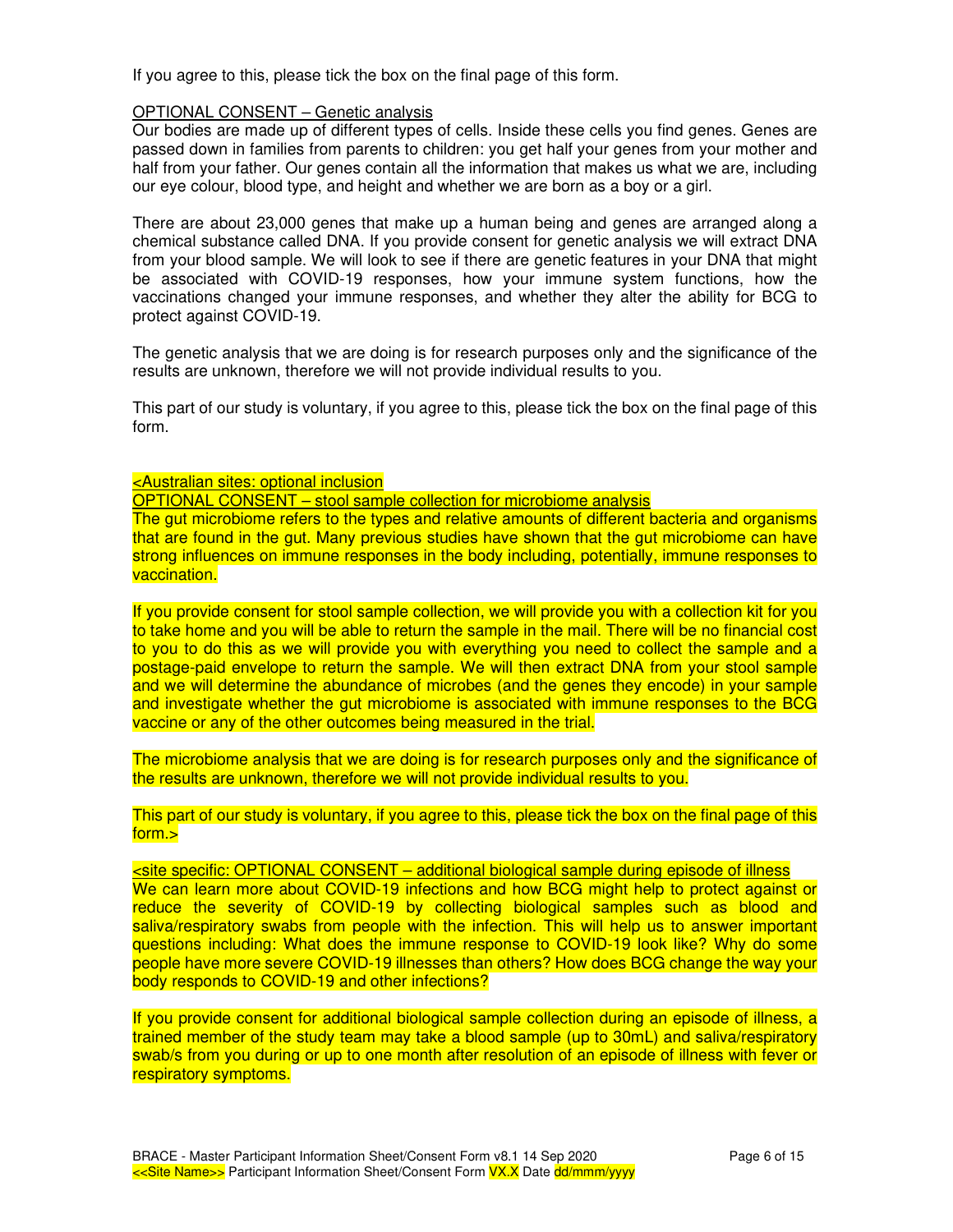The sample collection will be done by trained staff at a study site or at your home. We will aim to take these samples at the same time as any other clinical or research samples where possible to minimise the number of tests for you.

This part of our study is voluntary, if you agree to this, please tick the box on the final page of this form.>

### **4 What do I have to do?**

You will need to:

- Complete a diary questionnaire about your vaccination site and any local reaction you have. The questionnaire will include the option to send us a photograph of your vaccine site (taken with your smartphone)
- Fill out a questionnaire each time you are unwell with a fever or respiratory symptoms during the study <country specific: using a smartphone application designed for the trial or via phone calls>
- Complete 4 longer questionnaires (approximately 10 minutes) 3, 6, 9 and 12 months after your enrolment
- Reply to a weekly prompt from  $\leq$  country specific: the study app or via phone  $\geq$  with yes/no as to whether if you have not been unwell with a fever or respiratory symptoms. If we don't hear from you we will send an email reminder and may also phone you.
- Undergo respiratory swab testing for COVID-19 on each occasion you have any symptoms consistent with this infection
- Attend a study visit for randomisation, vaccination and blood collection, and four follow-up study visits for blood collection. **country/site specific: The blood collections at 6 months and** 9 months may be done by self-administered finger prick blood spots that you return/post to the study site instead of study visits>

#### **5 Other relevant information about the trial**

We will not tell the hospital that you work for which of their staff members have consented, refused or were ineligible to participate in this trial.

There are no costs associated with participating in this trial, nor will you be paid. All medication, tests and medical care required as part of the trial will be provided to you free of charge.

Some research studies do not allow participants to be in two studies. We allow this but other studies may not. If you participate in this trial you will not be able to participate in trials of other preventative measures for COVID-19.

#### **6 Do I have to take part in this trial?**

Participation in any research project is voluntary. If you do not wish to take part, you do not have to. If you decide to take part and later change your mind, you are free to withdraw from the trial at any stage.

If you do decide to take part, you will need to sign this Participant Information and Consent Form. We will give you a copy to keep.

Your decision whether to take part or not to take part, or to take part and then withdraw, will not affect your relationship with [Institution].

#### **7 What are the alternatives to participation?**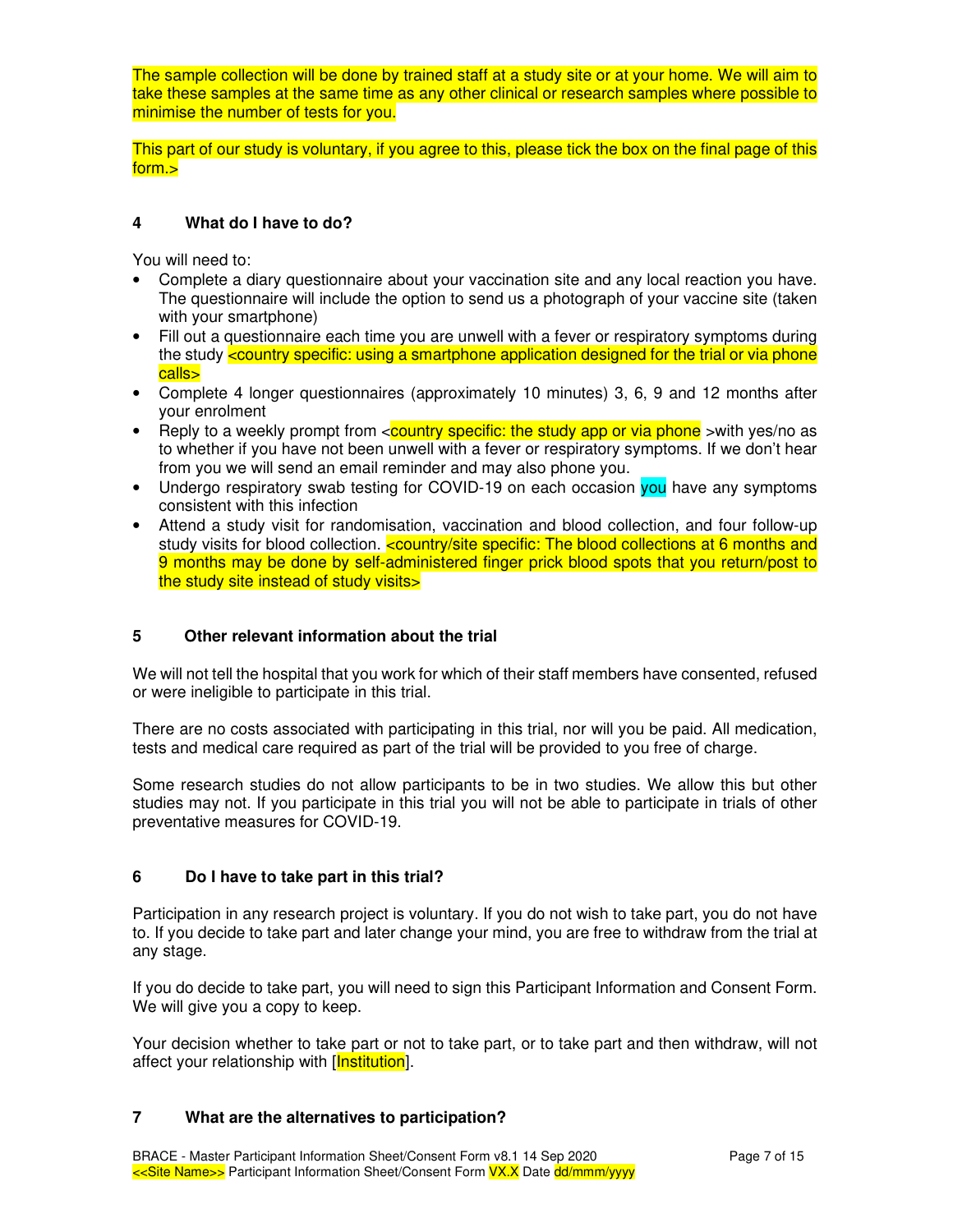If you decide not to be in this trial you can possibly take part in other trials testing other preventive interventions.

### **8 What are the possible benefits of taking part?**

We cannot guarantee or promise that you will receive any benefits from this trial. However, we hope that the BCG vaccine may boost your immune system. It may provide you with non-specific protection to other illnesses.

Information we collect in this trial will help to inform how we respond to outbreaks of new diseases in the future.

#### **9 What are the possible risks and disadvantages of taking part?**

BCG is one of the most widely used vaccines in the world with an established safety record. It has been given to children since the 1920s. Most vaccines are injected into muscle, BCG is a little different as it is given just under the skin (into the 'intradermal' layer) of the left upper arm. BCG immunisation hurts a little, but this is minimised when given by experienced immunisation staff such as those who will be performing the procedure in this study.

The usual expected reaction to BCG vaccination is redness and/or a small 'papule' (a pimple or lump) at the injection site that appears weeks to months after vaccination. A few weeks later, the papule usually softens and breaks down to a small ulcer (an open sore - usually less than 15 mm in diameter). The ulcer is painless and may last from weeks to months. Once the ulcer has healed, this usually (but not always) leaves a small flat scar. Most people in Australia over the age of 50 and any that lived or travelled to a country with high levels of TB as a child, will have this scar.

Having an ulcer will not impact your ability to go to work. You can cover it with a bandage during the day while it is an open wound.

BCG vaccination can occasionally cause adverse effects, these usually get better by themselves, without requiring any specific treatment. The risk of these reactions is minimised by use of correct immunisation technique by trained staff. You may have none, some or all of the effects listed below, and they may be mild, moderate or severe. If you have any of these side effects, or are worried about them, contact us.

Participants who have had active TB in the past will be excluded. If someone has had active TB in the past, they are immune to TB so there is no indication to give BCG clinically. Because of this, there is no data available on the safety of giving BCG to people who have had active TB in the past.

Common adverse reactions:

These reactions are seen in less than 1 in 100 people immunised with BCG and usually resolve without any specific treatment:

- Abscess at the injection site or a larger ulcer
- Keloid scar at injection site (it means 'a scar thicker than usual')
- Swelling of local gland (lymph node) near the injection site (usually under the arm or near the neck)

Rare adverse reaction (less than 1 in 1000):

Infection of the armpit lymph node, with swelling, abscess or ulcer.

#### Very rare adverse reaction (less than 1 in 1 million)

These conditions are usually associated with underlying inherited issues with the patient's immune system.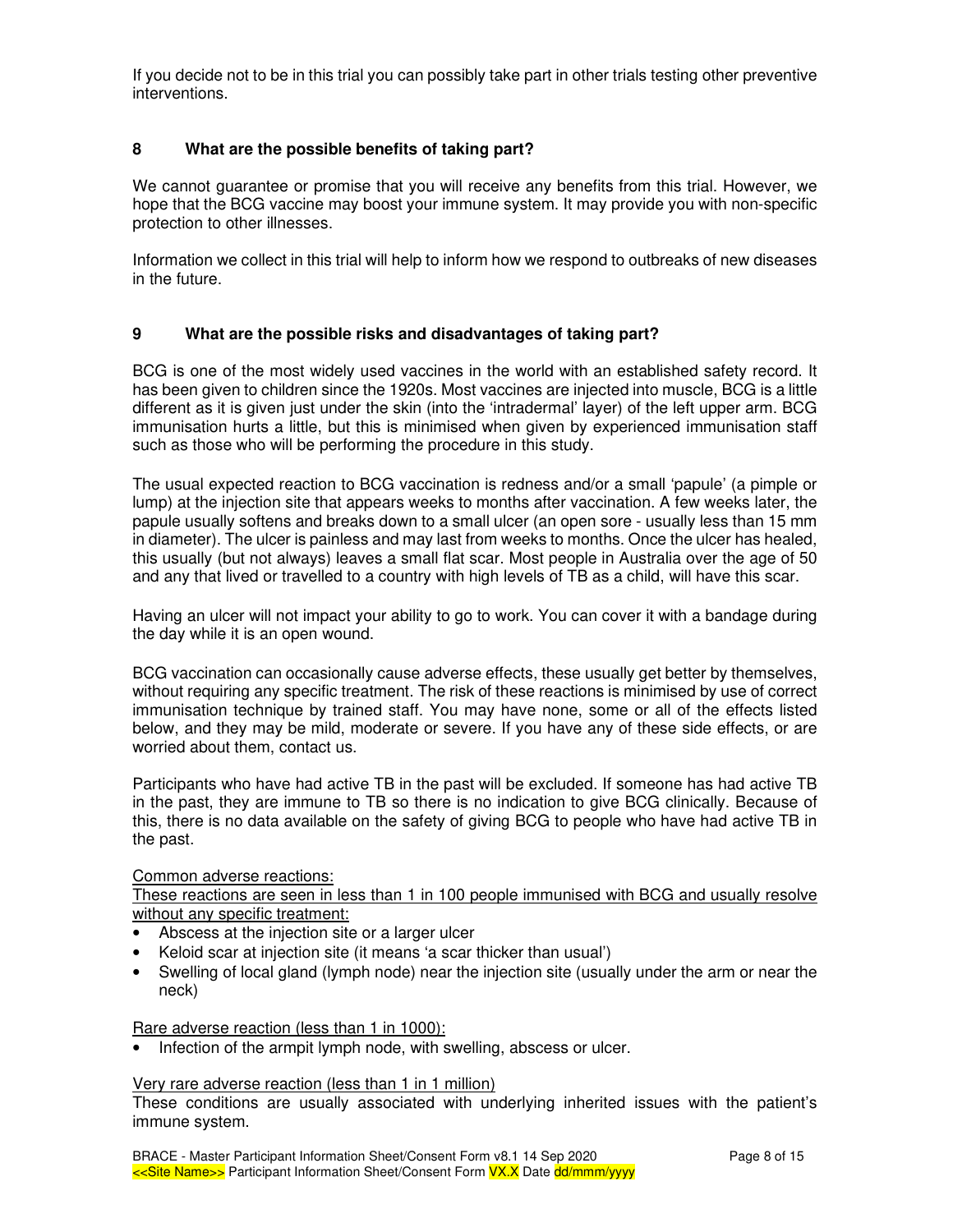- Disseminated BCG infection, where the vaccine bacteria spread throughout the body or to the bone occurs in 1-4 in 1 million doses.
- Anaphylaxis (a severe allergic reaction) to the BCG vaccine has been reported only 2-3 times in the 100 years the BCG vaccine has been used.

An excessive response to the BCG vaccine may result in an ulcer with some discharge. If this happens, you should encourage the ulcer to dry and avoid abrasion (by tight clothes, for example).

Information for participants who have previously had a BCG vaccine or previous positive tuberculosis screening test (suggesting previous BCG vaccine or exposure/natural infection): You can be in the study whether or not you have had the BCG vaccine in the past. There is no data available on the safety of giving BCG to people who have had active TB in the past. If you have had TB you should not have BCG vaccine.

If you have had a BCG vaccination previously, there is an increased risk that you may have an earlier, "accelerated" reaction which may begin within 24-48 hours of vaccination with toughening of the tissue followed by pustule formation in 5-7 days and healing within 10-15 days. Local skin lesions (ulceration and discharge) are more frequent in adults who have had a previous BCG vaccine than those who have never had BCG vaccine before. However, the risk of severe armpit lymph gland infection and disseminated BCG or reactivated tuberculosis disease has not been found to be more common in adults who have had previous BCG vaccine or positive tuberculosis screening tests.

Revaccination with the BCG as a part of this trial does not align with current vaccination guidelines, however it has been carefully considered upon systematic review of the literature to date. Adverse events will be actively monitored during the trial and medical review available for any participants who have concerns about their BCG vaccination site or scar.

#### Potential interaction between BCG and COVID-19 illness

Although there is a hypothetical risk that BCG vaccination could worsen the COVID-19 illness (via an exaggerated immune response) we consider this highly unlikely. We think BCG vaccine is more likely to protect against COVID-19, by reducing the severity of the illness caused by the virus. You may or may not receive any benefit from having the BCG vaccine.

#### Risks related to Placebo injection

Having an injection can sometimes cause very minor pain from the needle or be uncomfortable. The placebo injection will be administered by a trained immunization nurse.

#### Adverse effects related to blood collection and throat swabs

Having a blood sample collected may cause some discomfort or bruising. Trained members of the research team will collect these samples. Having a throat or nasal swab can sometimes be uncomfortable.

#### **10 What will happen to my test samples?**

#### <<Insert information relating to local storage of samples here>>

Your blood samples and throat and nasal swabs obtained for the purpose of this trial may be transferred to the Murdoch Children's Research Institute (MCRI). They may be stored in freezers at the Infectious Diseases and Microbiology research laboratory at the MCRI until analysis. Your samples will not be sold by MCRI.

For tests that require equipment or technical expertise not available in Melbourne, select specimens may be sent to collaborating laboratories outside of Melbourne (interstate and/or overseas) for further testing. Samples that leave Australia are not protected by Australian law.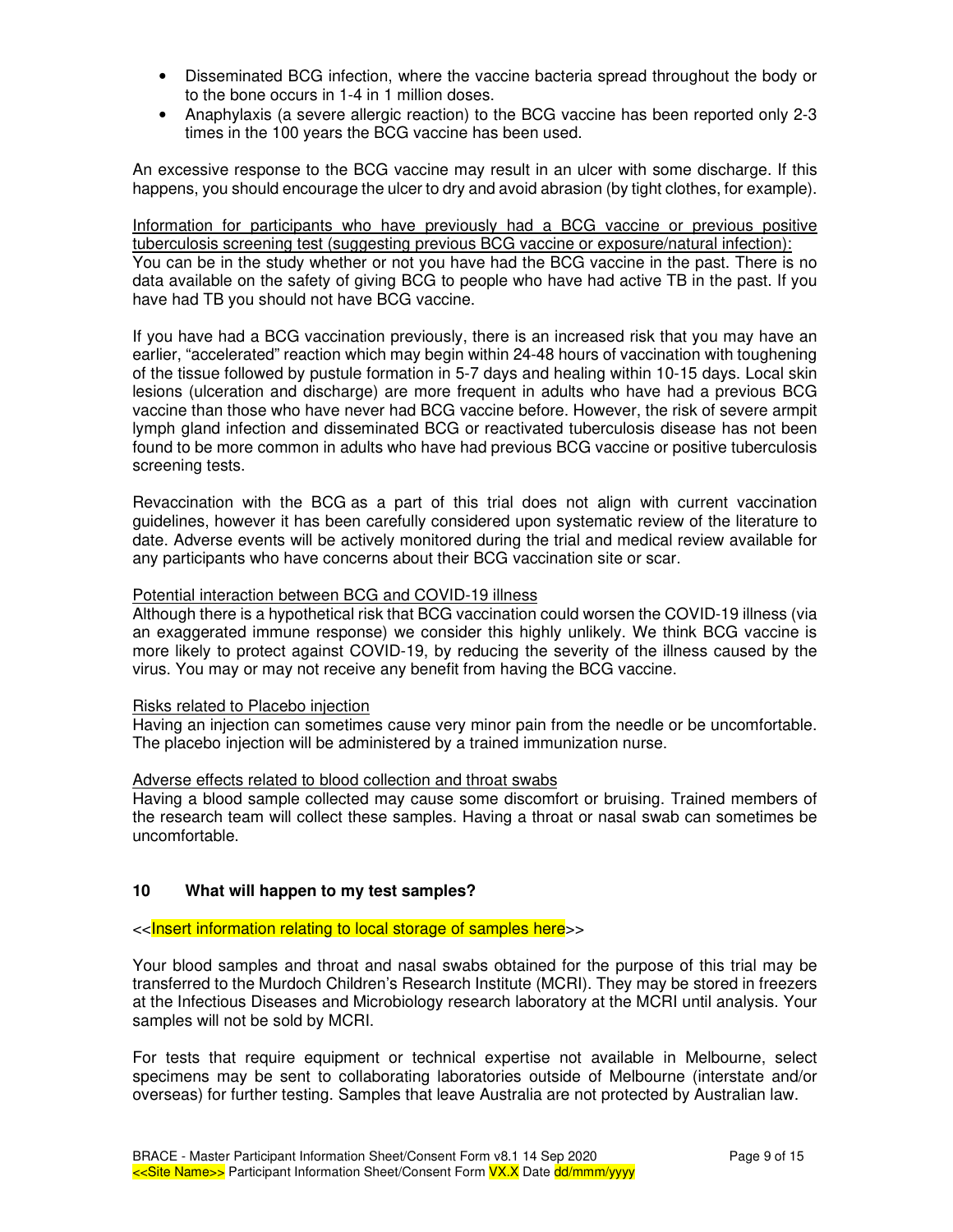Your samples will be stored labelled with a participant code, not your name or other identifying information. Only the research team will have access to the code.

Only the members of the research team will be able to access your samples and will update reports on their location and processing. The freezers are locked and can only be opened by members of the research team who have access to the key.

### **11 What if new information arises during this trial?**

Sometimes during the course of a trial, new information becomes available about the intervention that is being studied. In this particular case, if we happen to find that BCG is highly effective to prevent COVID-19 disease and/or severity, we will offer BCG vaccine to the participants randomised to the control group (intervention group 1). On the contrary, if BCG appears to be harmful, ie higher rates of disease and/or severity, we will alert participants in the BCG group of the greater risk which may allow them to seek alternative ways to protect themselves from getting the COVID-19 disease.

### **12 Can I have other treatments during this trial?**

You can continue to take your regular medication during the trial.

As the BCG vaccine is live-attenuated, you should not receive any other live-attenuated vaccine (such as measles-mumps-rubella, varicella or yellow fever vaccines) in the month following your inclusion in the trial. Also you cannot receive any vaccinations in the same arm for 3 months after the vaccine is given. However, you can receive all inactivated vaccines at any time in the other arm.

While you are in this study it is important that you do not go and get the BCG vaccine elsewhere.

While you participate in this trial you may not be able to participate in new drug trials or other trials that are aimed at healthcare workers. You should not participate in trials of any other preventative measures for COVID-19 while you are participating in this trial.

#### **13 What if I withdraw from this trial?**

Withdrawing from this trial will not guarantee that you can participate in other COVID-19 related interventional trials. Once you have been enrolled in this trial you may not be eligible for other trials.

If you decide to withdraw from the trial, please notify us. This notice will allow us to discuss any health risks or special requirements linked to withdrawing. You do not have to tell us why you are withdrawing.

If you do withdraw your consent during the trial, the study doctor and relevant study staff will not collect additional personal information from you, although personal information already collected will be retained to ensure that the results of the trial can be measured properly. You should be aware that data collected by the sponsor up to the time you withdraw will form part of the trial results. If you do not want them to do this, you must tell them before you join the trial.

#### **14 Could this trial be stopped unexpectedly?**

This research project may be stopped unexpectedly for a variety of reasons. These may include reasons such as:

Unacceptable side effects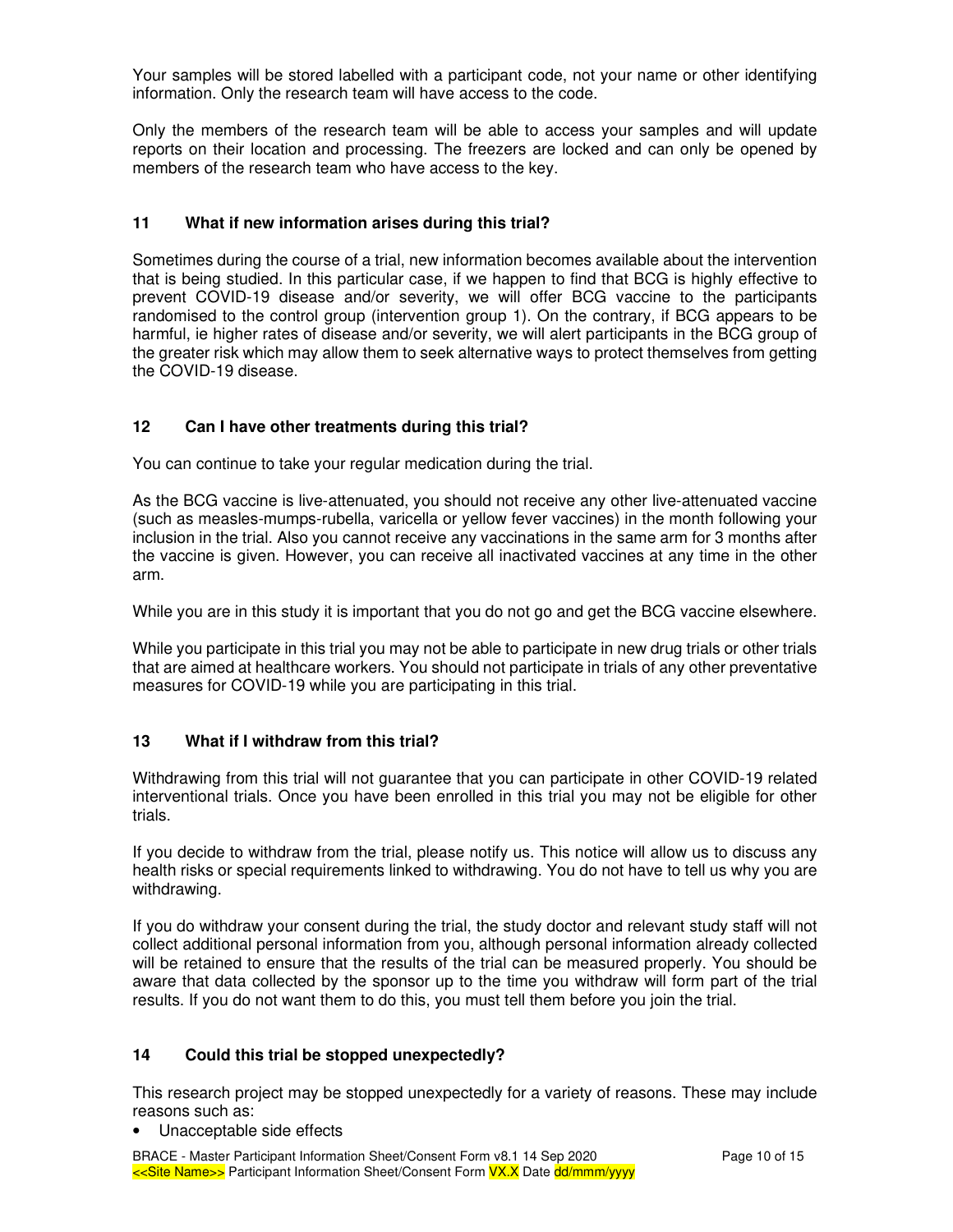- The BCG vaccine being shown to work and not need further testing
- Decisions made by the study team or local regulatory/health authorities.

#### **15 What happens when the trial ends?**

After 12 months, the trial will be over and we will contact you to let you know which treatment group you were in. After 12 months we will not contact you for further follow-up related to this trial.

If you have agreed, we may contact you about future research.

# **Part 2 How is the research project being conducted?**

### **16 What will happen to information about me?**

Data will be stored in coded/re-identifiable form which will be password protected.

The principal investigators, co investigators, study team, The Royal Children's Hospital ethics committee and biostatistician will have access to your information as identified by your allocated study number.

The collected information will be stored secure at MCRI in locked filing cabinets or in restricted access folders on the Institute's network drive and will only be accessible to the research team.

We are required to keep information collected as part of a trial for at least 15 years. The research information may be destroyed or kept indefinitely in secure storage after this time. Your information will be stored for future ethically approved research.

Any information we collect that can identify you will be treated as confidential and used only in this project unless otherwise specified. The information will be re-identifiable. This means that we will remove your name and give the information a special code number. Only the BRACE trial research team can match your name to the code number, if it is necessary to do so.

Any information obtained for the purpose of this research project that can identify you will be treated as confidential and securely stored. It will be disclosed only with your permission, or as required by law.

Information about you may be obtained from hospital records for the purposes of this research.

Your hospital information will not be reported in a way that isolates you as an individual. Results will be grouped together, summarised and not identify you in any way.

Your health records and any information obtained during the study are subject to inspection (for the purpose of verifying the procedures and the data) by the MCRI, the organisation relevant to this PICF, **[organisation name]** or as required by law. By signing the consent section, you authorise release of, or access to, this confidential information to the relevant study personnel and regulatory authorities as noted above.

We will present these results at scientific conferences and publish them in scientific journals. The results will not identify any individuals, only group information will be presented. In any publication and/or presentation, information will be provided in such a way that you cannot be identified, except with your permission.

BRACE - Master Participant Information Sheet/Consent Form v8.1 14 Sep 2020 Page 11 of 15 <<Site Name>> Participant Information Sheet/Consent Form **VX.X** Date dd/mmm/yyyy To advance science, medicine and public health, we will also need to share your de-identified data with other ethically approved research projects, data repositories, biobanks, or medical journals. When we need to do this, we will remove identifying details such as your name, date of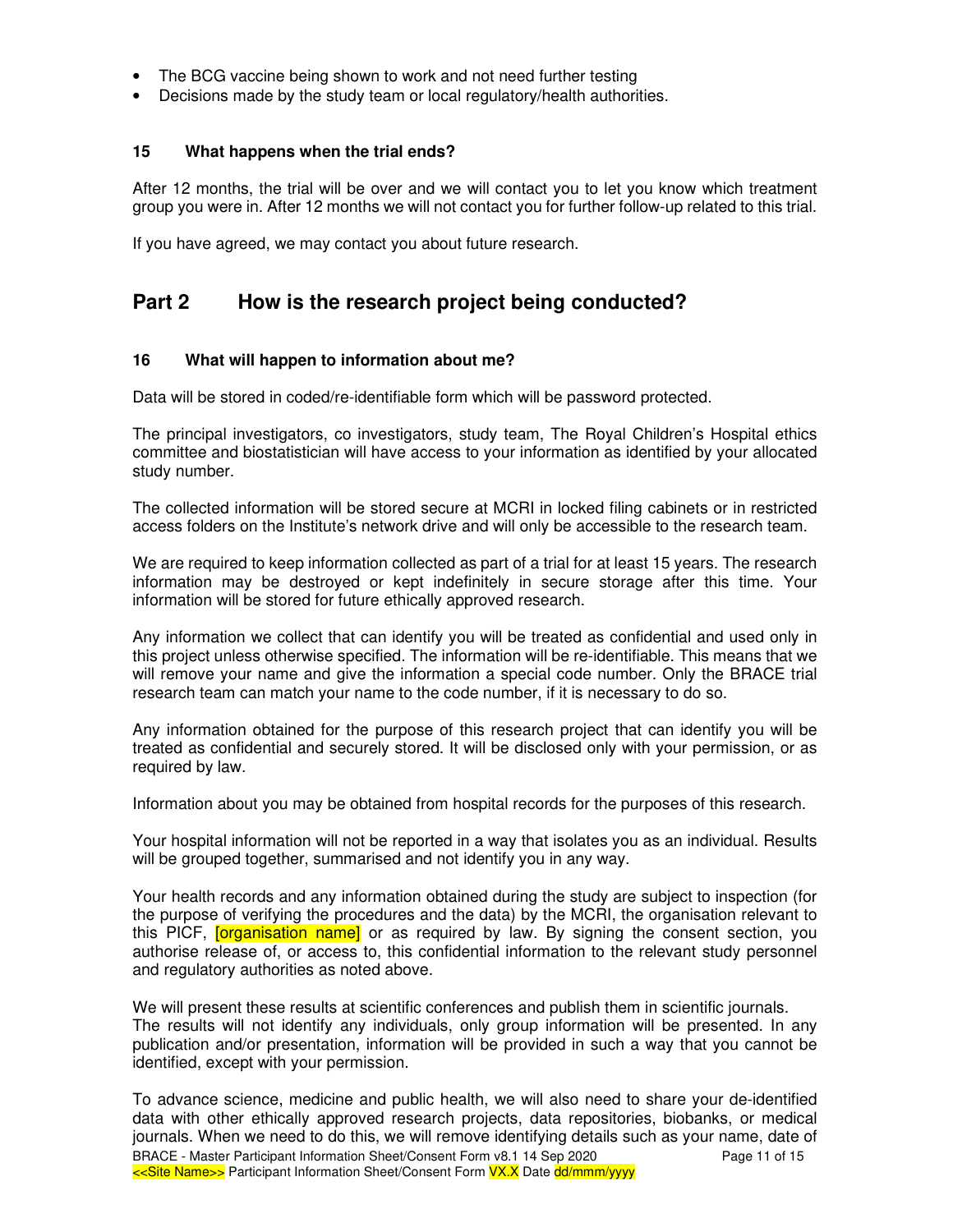birth and address and give the data a special code number. Only the BRACE trial research team on this project will be able to match your name to their code number. Information that leaves Australia is not protected by Australian law.

We will put security measures in place to protect your data if and when we give it to other people.

Despite our best efforts, there is a small chance that you could be re-identified by someone outside of this research project. In the unlikely event that this happens, someone from the research team will contact you. If, at any point, you think that your may have been re-identified, please let us know.

#### **17 Complaints and compensation**

If you suffer any injuries or complications as a result of this research project, you should contact the study team as soon as possible and you will be assisted with arranging appropriate medical treatment. If you are eligible for Medicare, you can receive any medical treatment required to treat the injury or complication, free of charge, as a public patient in any Australian public hospital.

#### **18 Who is organising and funding the research?**

This trial is being funded by the Bill and Melinda Gates Foundation, *[insert details of site funding]* and other philanthropic organisations. No member of the research team will obtain any financial benefit from their involvement in this project (other than their ordinary wages).

This research is being conducted by a collaboration involving researchers based at hospitals globally and the Murdoch Children's Research Institute.

#### **19 Who has reviewed the research project?**

All research in Australia involving humans is reviewed by an independent group of people called a Human Research Ethics Committee (HREC). The ethical aspects of this research project have been approved by the HREC of The Royal Children's Hospital.

This project will be carried out according to the National Statement on Ethical Conduct in Human Research (2007). This statement has been developed to protect the interests of people who agree to participate in human research studies.

[insert details of ethics and governance mechanisms outside Australia as required]

#### **20 Further information and who to contact**

The person you may need to contact will depend on the nature of your query.

If you want any further information concerning this project or if you have any medical problems which may be related to your involvement in the project (for example, any side effects), you can contact the principal study doctor on *[phone number]* or any of the following people:

| ,         |                             |
|-----------|-----------------------------|
| Position  | BRACE trial program manager |
| Telephone | +61 409 846 988             |
| Email     | brace@mcri.edu.au           |

#### **Clinical contact person**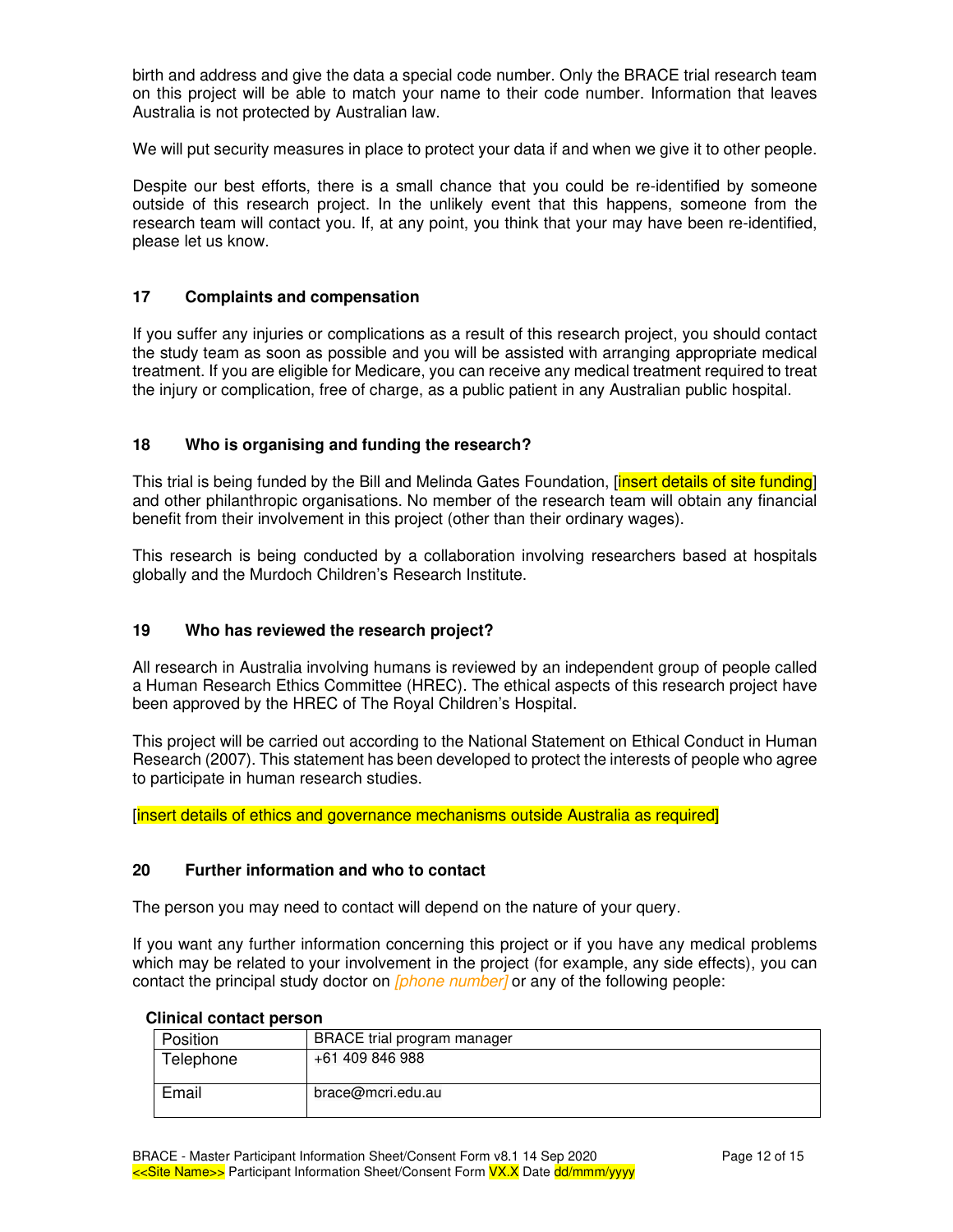#### **Local Site Clinical Contact Person**

| Name                               | 'Name <sub>r</sub>     |
|------------------------------------|------------------------|
| Position                           | <i><b>Position</b></i> |
| Telephone<br><b>IPhone numberl</b> |                        |
| Email                              | [Email address]        |

For matters relating to research at the site at which you are participating, the details of the local site complaints person are:

#### **Complaints contact person**

| Position  | The Director, Research Ethics and Governance, The Royal Children's |
|-----------|--------------------------------------------------------------------|
|           | Hospital                                                           |
| Telephone | +61 3 9345 5044                                                    |
| Email     | Rch.ethics@rch.org.au                                              |

If you have any complaints about any aspect of the project, the way it is being conducted or any questions about being a research participant in general, then you may contact:

#### **Reviewing HREC approving this research and HREC Executive Officer details**

| Reviewing HREC name | The Royal Children's Hospital Human Research Ethics<br>Committee |  |  |
|---------------------|------------------------------------------------------------------|--|--|
| Telephone           | +61 3 9345 5044                                                  |  |  |
| Email               | Rch.ethics@rch.org.au                                            |  |  |

#### **Local HREC Office contact (Single Site - Research Governance Officer)**

| Name      | 'Nameì          |
|-----------|-----------------|
| Position  | [Position]      |
| Telephone | [Phone number]  |
| Email     | [Email address] |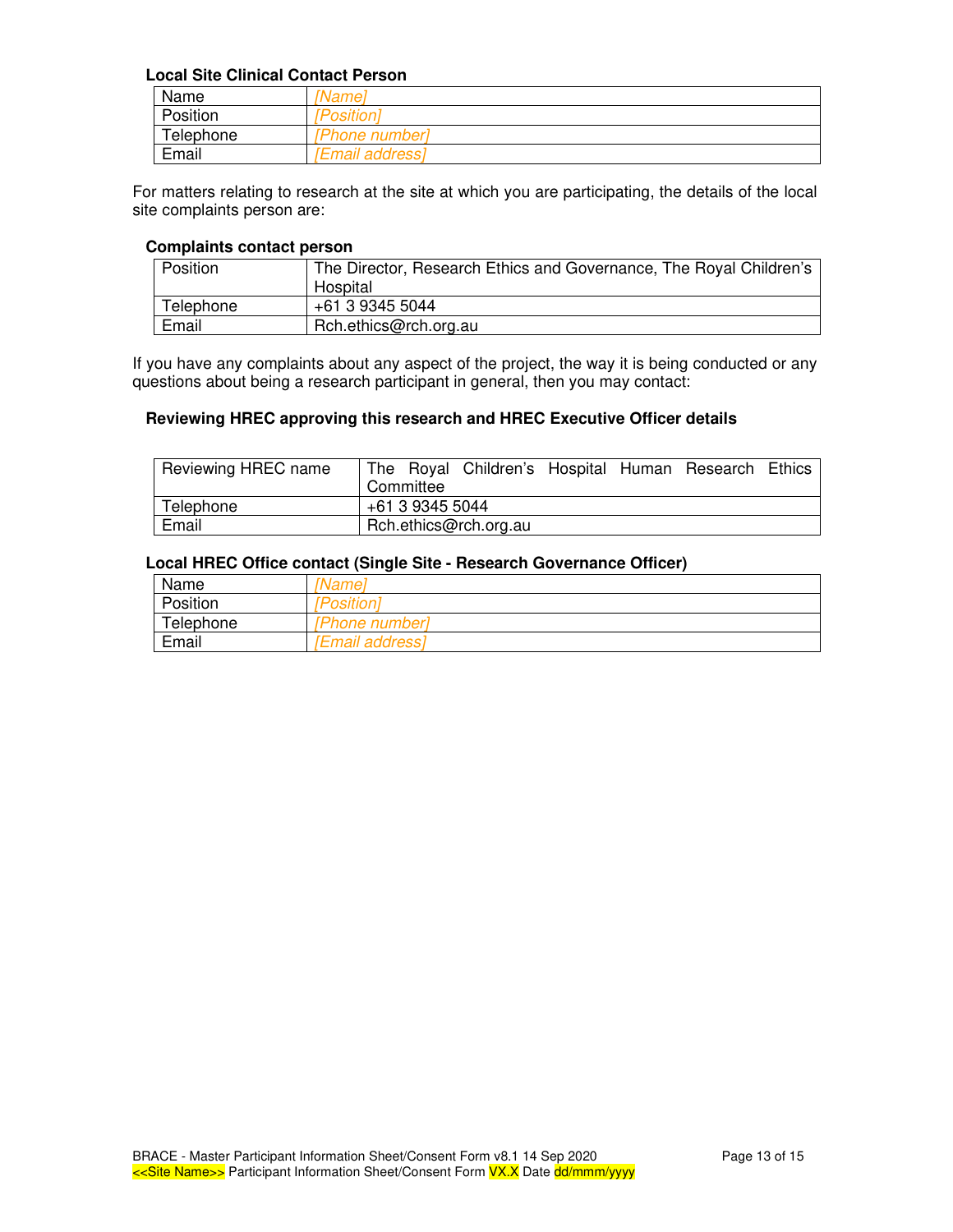# **Consent Form -** Adult providing own consent

| <b>Title</b>                                                          | BCG vaccination to Reduce the impact of COVID-<br>19 in healthcare workers (BRACE) Trial |
|-----------------------------------------------------------------------|------------------------------------------------------------------------------------------|
| <b>Short Title</b>                                                    | <b>BRACE</b>                                                                             |
| <b>Protocol Number</b>                                                | HREC number 62586                                                                        |
| <b>Project Sponsor</b>                                                | Murdoch Children's Research Institute (MCRI)                                             |
| <b>Chief Principal Investigator/</b><br><b>Principal Investigator</b> | Prof Nigel Curtis /<br><b>Principal Investigator]</b>                                    |
| <b>Location</b> (where CPI/PI will recruit)                           | [Location where the research will be conducted]                                          |

#### **Consent Agreement**

I have read the Participant Information Sheet or someone has read it to me in a language that I understand.

I understand the purposes, procedures and risks of the research described in the project.

I give permission for my doctors, other health professionals, hospitals or laboratories outside this hospital to release information to Murdoch Children's Research Institute concerning my disease and treatment for the purposes of this project. I understand that such information will remain confidential.

I have had an opportunity to ask questions and I am satisfied with the answers I have received.

I freely agree to participate in this research project as described and understand that I am free to withdraw at any time during the study without affecting my future health care.

I understand that I will be given a signed copy of this document to keep.

I understand that taking part is this trial may therefore stop me from participating in other trials that do not allow this.

#### OPTIONAL CONSENT:

| I do   | I do not | consent to be contacted about future ethically approved research related to this<br>project.                                                                 |
|--------|----------|--------------------------------------------------------------------------------------------------------------------------------------------------------------|
| I do   | I do not | consent to my samples being placed in the biobank and used for future ethically<br>approved research related to immunology, vaccines or infectious diseases. |
| l I do | I do not | consent to genetic analysis of my samples.                                                                                                                   |
| l I do | I do not | site specific: consent to provide additional biological sample during episode of<br>illness>                                                                 |
| l I do | I do not | <australia and<br="" collection="" consent="" inclusion="" optional="" sample="" sites="" stool="" to="">microbiome analysis.&gt;</australia>                |

#### **Declaration by Participant – for participants who have read the information**

| Name of Participant (please print) |      |
|------------------------------------|------|
| Signature                          | Date |